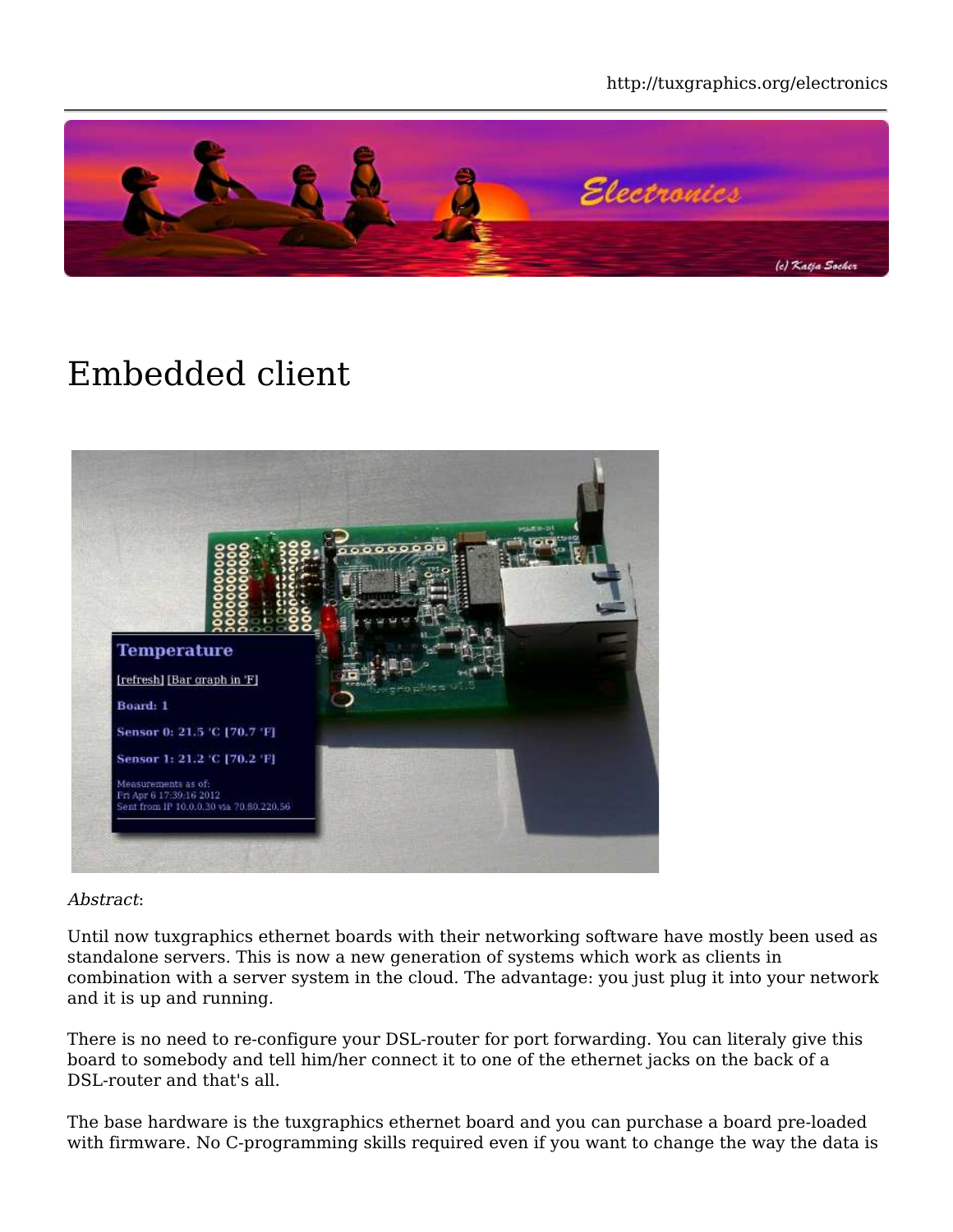presented.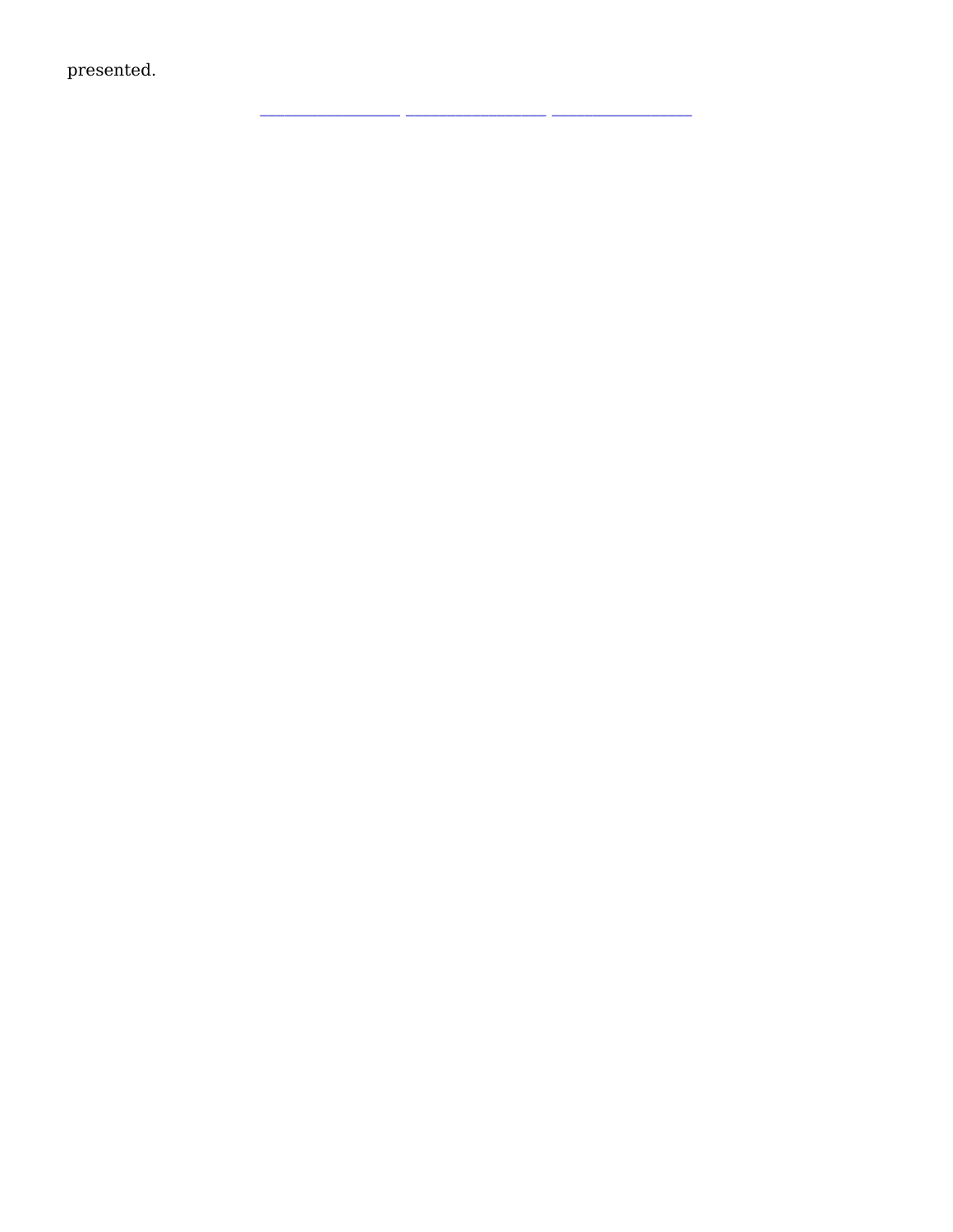## The idea

The idea for a network client that reports data to a server was born a while ago when a marketing company contacted me. They wanted to display water and air temperatures live on their homepage. The event for which this was used would only last a few days and therefore no DSL-internet connection was available. The only way to connect to the internet was via a 3G-mobile phone.

The problem with mobile networks is that they allow only client applications. There is not a single wireless network operator in the world that allows you to run a server on the phone or on a computer behind the phone. Big firewalls block all traffic to such a server.

It might be annoying that the network service provider's firewall limits you in the way you can use your computers but an embedded client system is actually a good idea. It is in many ways easier to use than a standalone web server. It just requires the right infrastructure in the cloud.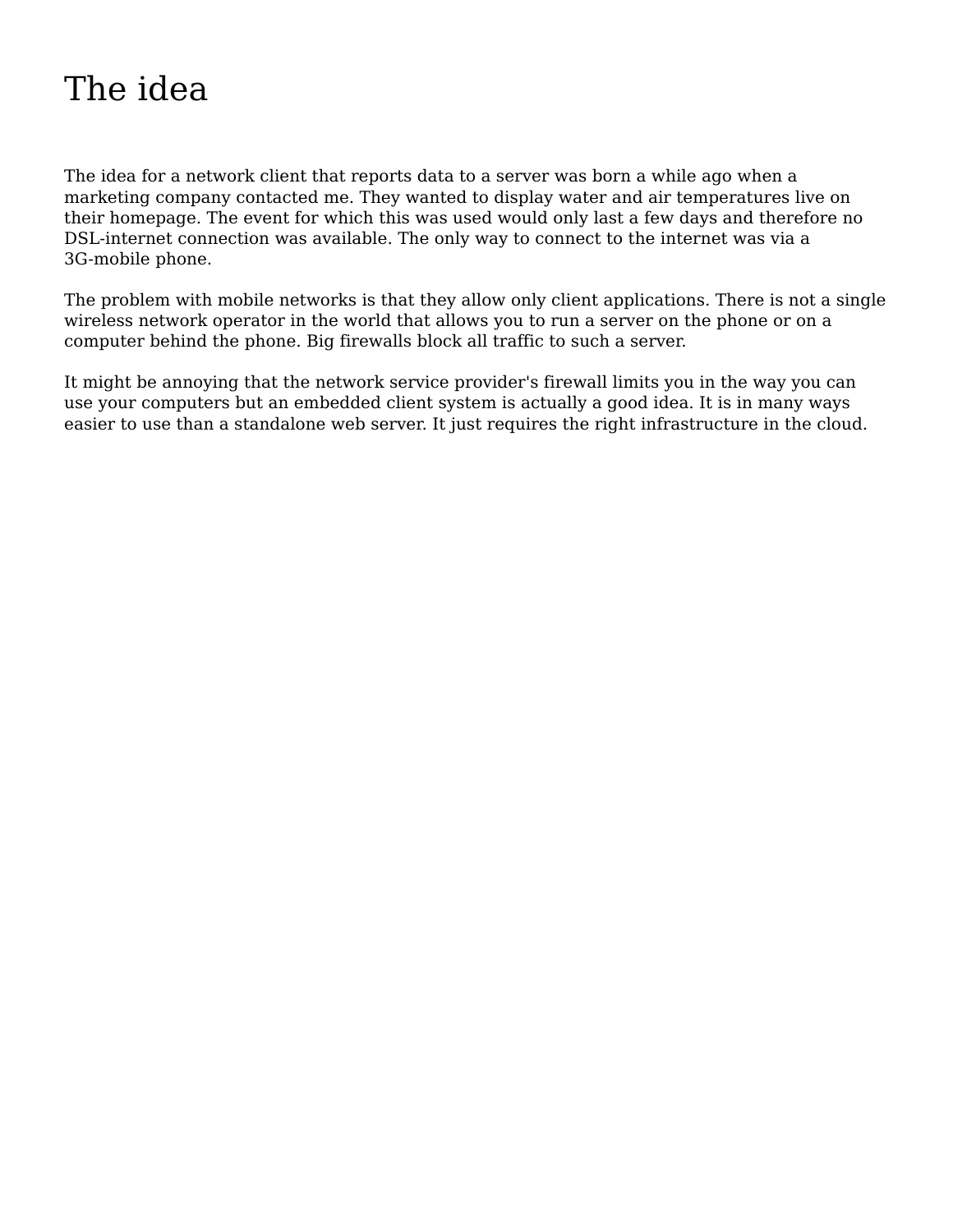## Easy to use

The embedded client system uses a DHCP client to obtain an IP address and other network parameters such as gateway address and the netmask from your DSL-router or Cable-router. This process is totally automatic and happens as soon as board is powered on.

The board uploads then periodically measurements to a server in the internet (aka server in the cloud). When you purchase an embedded client board pre-loaded with software then the access to the data receiving server is included.

To view data sent out by the embedded client board you just access a page generated by the server in the cloud.



How cloud computing works for the embedded client board

Just the use of a DHCP client and the possibility to run this system even if your ISP blocks the use of a web server at your end are not the only things you get here.

If one uses the tuxgraphics ethernet board as a stand alone web server and one wants to change the layout of the page or do some mathematical computation before displaying the sensor readings then the only way to do this was until now: Change the C-code, re-compile it and load it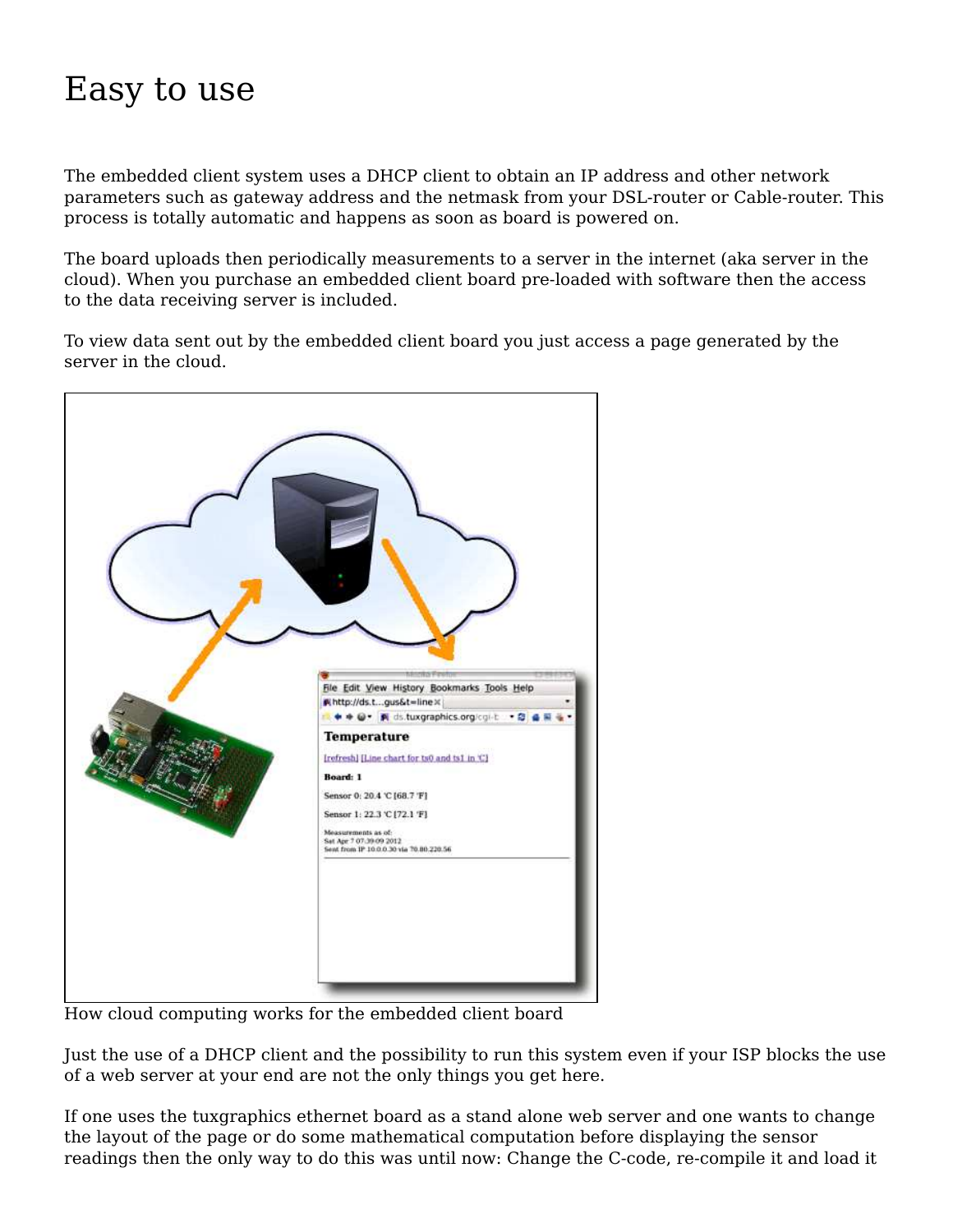into the board.

The server in the cloud is more powerful. It provides a graphical dashboard where one can do such changes in a few seconds. It's easier and less error prone. You access the tuxgraphics data services with its dashboard simply via your web browser.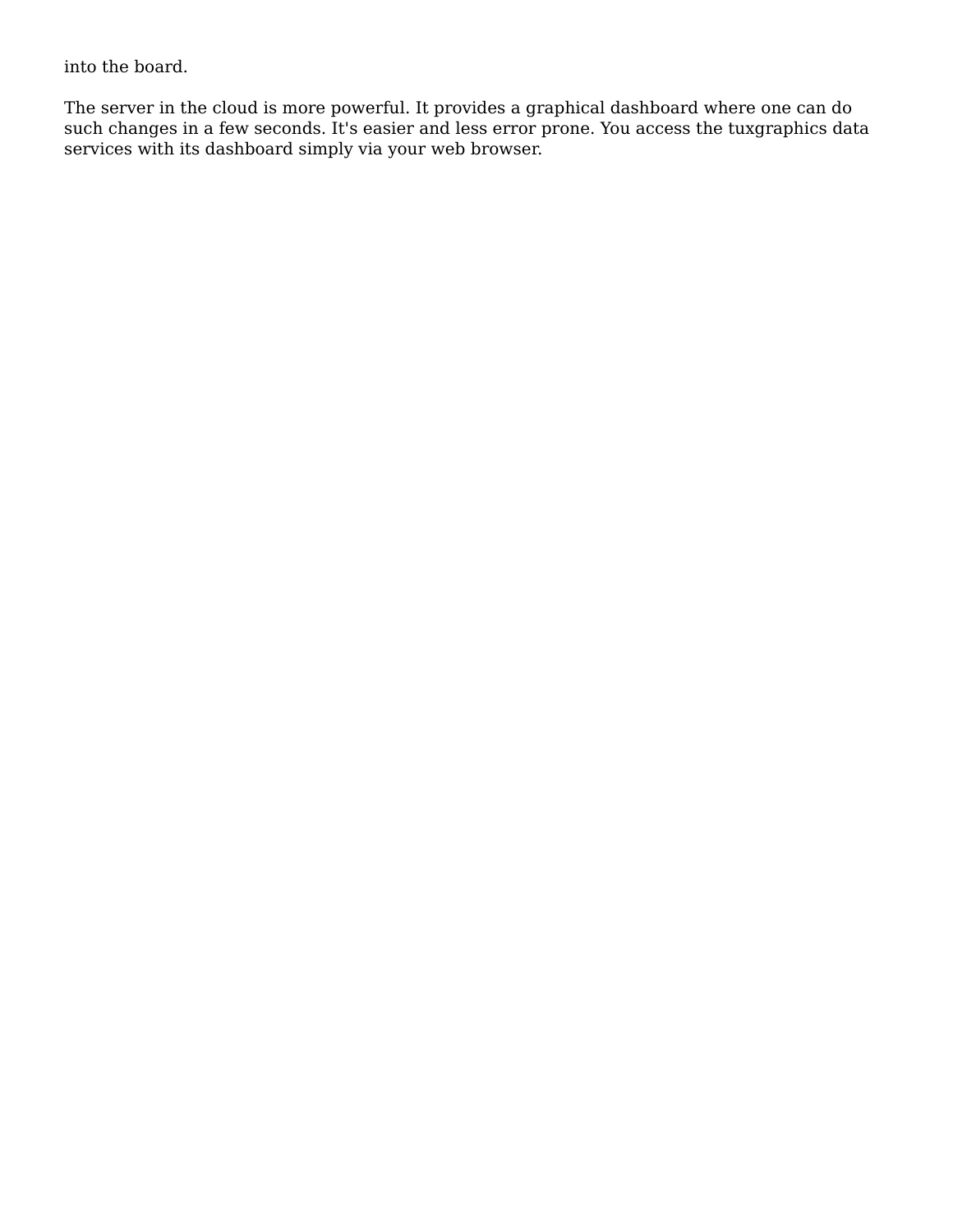## A dashboard in the networking cloud

After logging into your account you are in front of a dashboard where you can manage all the data received from the embedded client board.

| Fliter by boardID: all $\circ$                                                                                                                                                                                                                                                                           | Toolbox                                                                                              |
|----------------------------------------------------------------------------------------------------------------------------------------------------------------------------------------------------------------------------------------------------------------------------------------------------------|------------------------------------------------------------------------------------------------------|
| refresh page<br>apply fiter and refresh page.                                                                                                                                                                                                                                                            | time Secure:                                                                                         |
| boardiD: 1 c<br>Plot the following keys itso, ts1                                                                                                                                                                                                                                                        | equivaient jocal time:                                                                               |
| Number of below data lines to include: hop<br>Chart type: O Line Chart @ Bar Graph<br>Plet now                                                                                                                                                                                                           | convert                                                                                              |
| Note: Line Charts need basic html5 browser capability                                                                                                                                                                                                                                                    | bocket calculator:<br>duzer                                                                          |
| Available templates:<br>cuido ms fms hello                                                                                                                                                                                                                                                               | ċ.<br>rad<br>calculate                                                                               |
| Manage templates                                                                                                                                                                                                                                                                                         | Available operators:<br>$+1.41%$                                                                     |
| Email alerts:<br>bi=ali and ts0 > 25   ts1 >25<br>bi=1 and ts0>20                                                                                                                                                                                                                                        | Functions:<br>$\ln()$ e() $\lg()$ pow(,) sqrt()<br>sin() cos() tan() asin()<br>acos() atan() fact(). |
| Manage alerts                                                                                                                                                                                                                                                                                            | Constants: pi r<br>Example: $(3 + 5) * 2.3$<br>Example: $pow(2,3) + 2$                               |
| Last matched alert rule:<br>bi=1, rule number 2, 2012-04-03 16:48:18 GMT (1333471698)<br>The max, alert frequency is 1 alert every 6min and<br>1 alert per board every 12h.                                                                                                                              | Your timezone: GMT-4                                                                                 |
| Available data records                                                                                                                                                                                                                                                                                   |                                                                                                      |
| ID!!senderIP!!timeStr!!timeSecUtc!!timeOffset!!boardID!!data                                                                                                                                                                                                                                             |                                                                                                      |
| gus!!79.80.220.56!!2012-04-03 23:18 GMT!!1333495097!!0!!!!!brdIp=10.0.0.30!!ts0=20.7!!ts1=21.1!!<br>gus!!79.80.220.55!!2012-04-63 23:83 GMT!!1333494197!!0!!1!!brdIp=16.6.8.30!!ts8=20.7!!ts1=21.1!!<br>aus!!79.80.220.55!!2012-04-83 22:48 GMT!!1333493296!!0!!!!!brdIp=18.8.8.30!!ts8=20.7!!ts1=21.1!! |                                                                                                      |

The dashboard

The data as reported by your embedded client board is shown at the bottom of the dashboard page in raw format and the dashboard itself offers various tools to present the data in a nice way. The dashboard has its own documenation where the using of the different tools is explained.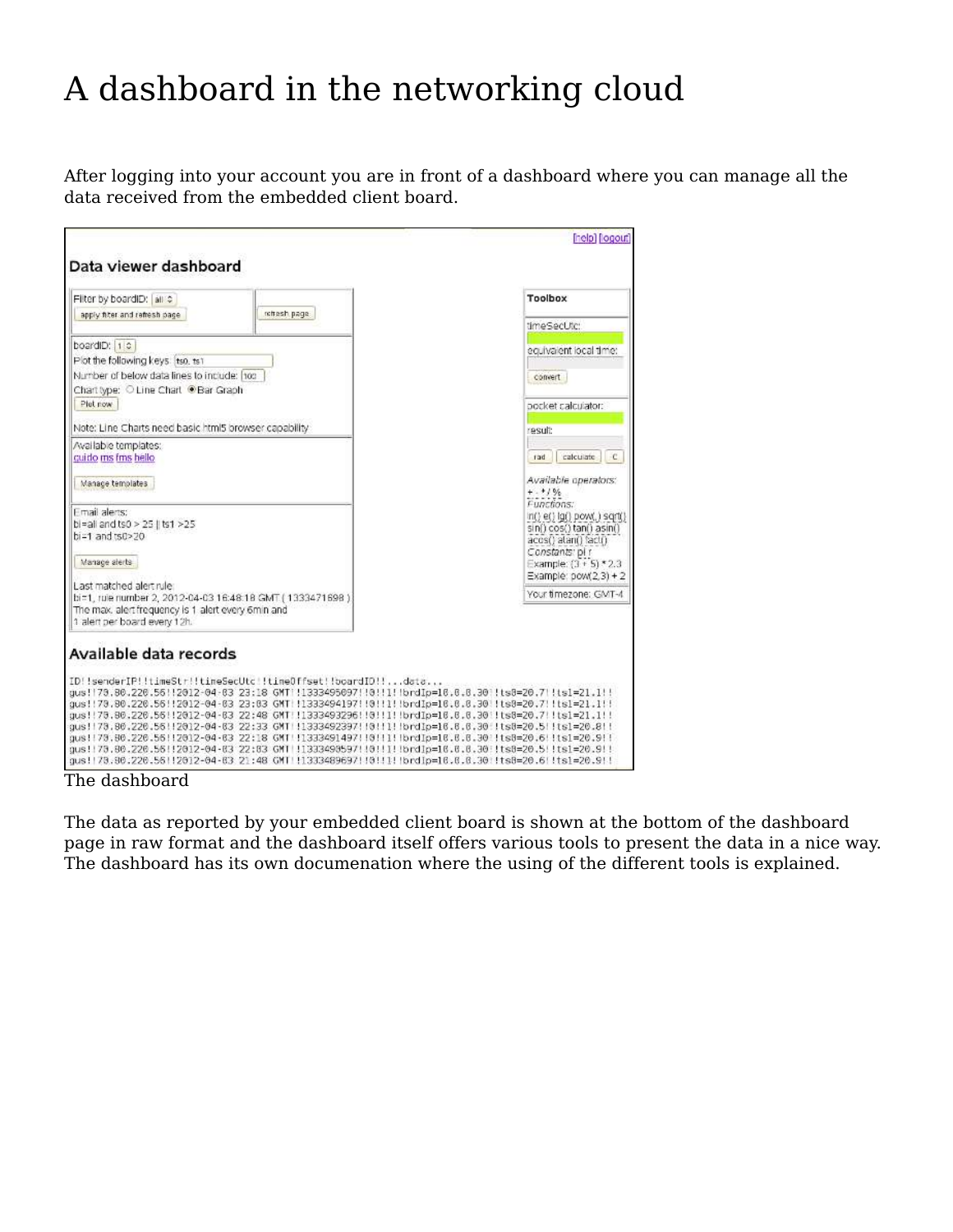### Let me customize my page

The presentation and customisation of data is done via templates. A "Template Manager" allows you to create HTML web pages with some special server side includes. Thus if you know HTML you will find it very easy to customize and create those pages. If you are new to this then don't worry. We have examples in the manual for the "Template Manager" and you can just copy and paste those examples and use them.



Analyzing and presenting the data in different ways.

The web pages created via the templates can then be used to view the data just for your own use on your PC or mobile phone or you can include it into your homepage such that it is available to anybody.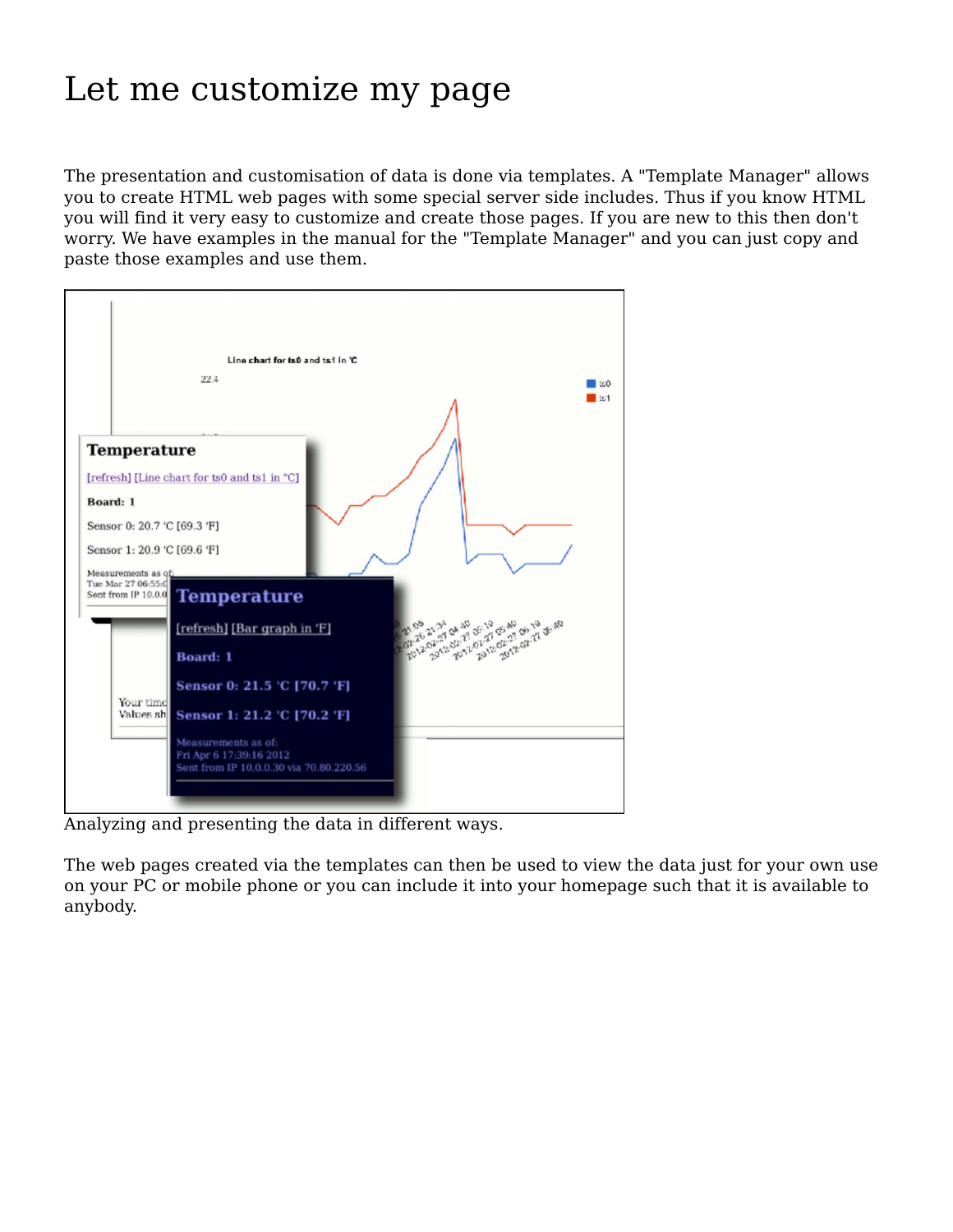# Plotting Graphs

Historical data can be shown in graphs. At this point there are two types of graphs available:

- Bar graphs
- Line charts

Bar graphs work in almost any html browser even very old ones. Line charts use HTML5 features and can therefore only be used in recent PC web browsers. They will probably not work on mobile phones.



Bar graph (click for a bigger picture)



Line chart (click for a bigger picture)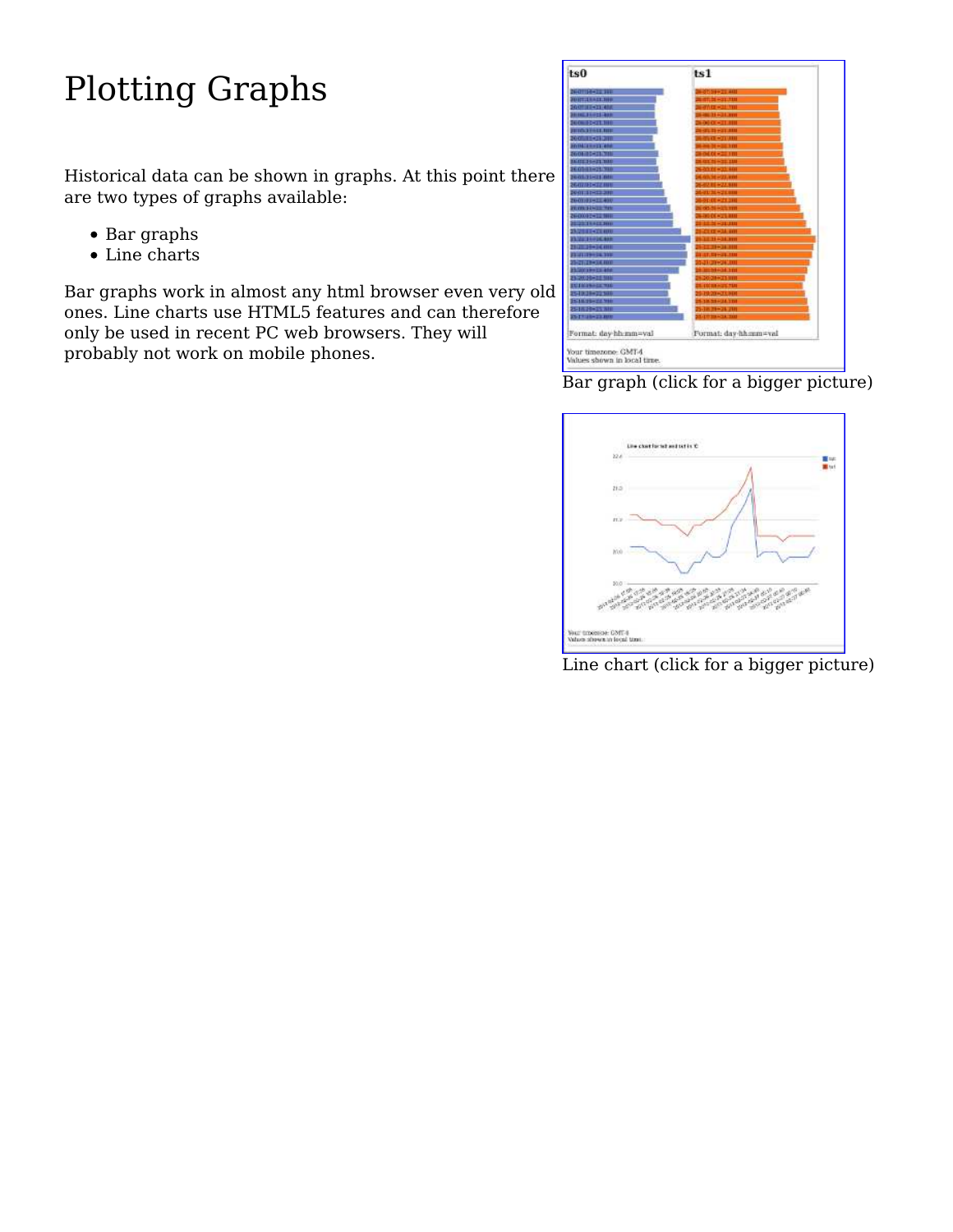## Tell me about abnormal conditions (alerts)

With a server system in the network cloud it becomes very easy to configure notification filters which will send out an email once a configured condition is met.

You can e.g say if temperature sensor ts0 reports values below 0'C then send me an email.

To create/delete an alert click on "Manage alerts".

In the alert manager you have comparison operators ( $>$  greater,  $<$  less than,  $==$  equal) as well as logical operators (&& and, || or). To say "notify me if the temperature of ts0 falls below 0", you would specify the alert rule:

**ts0 < 0**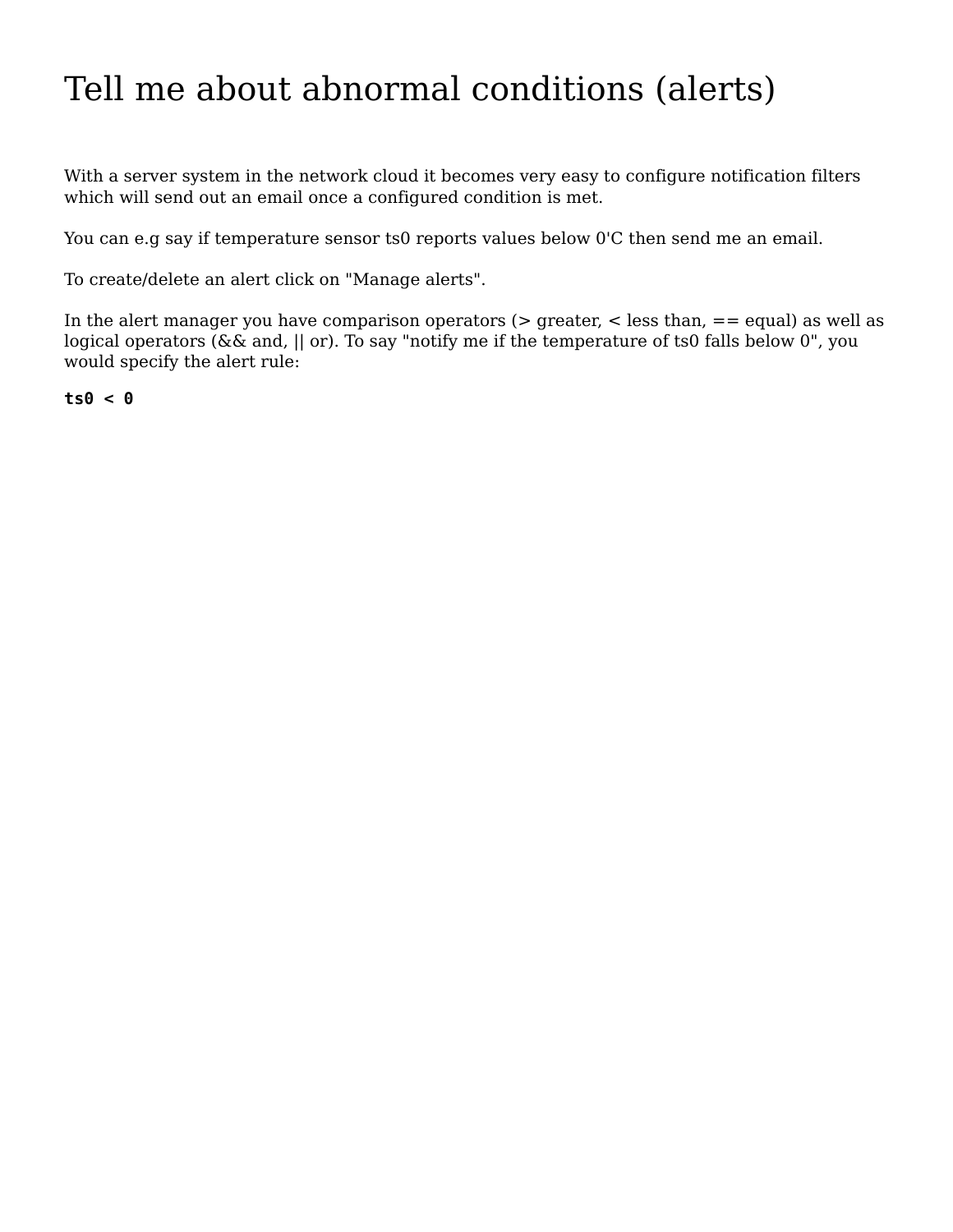## System 1: Temperature

This system allows you to connect two DS18S20 digital temperature sensors. Those sensors are already calibrated during production. The sensors are connected in parallel to the ethernet board as shown in the below diagram.



Circuit diagram, click for a PDF version

The pin-out of the sensor is as follows: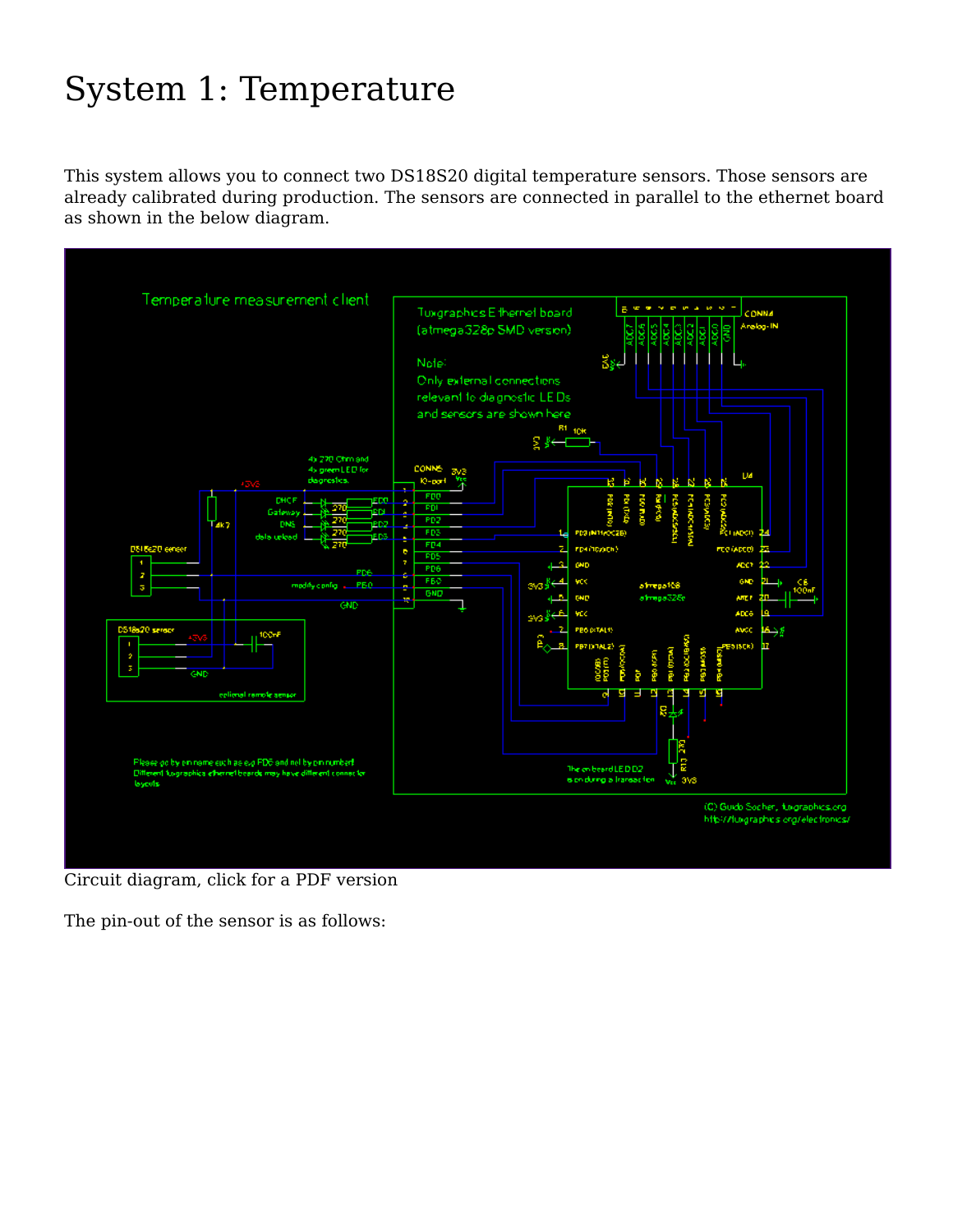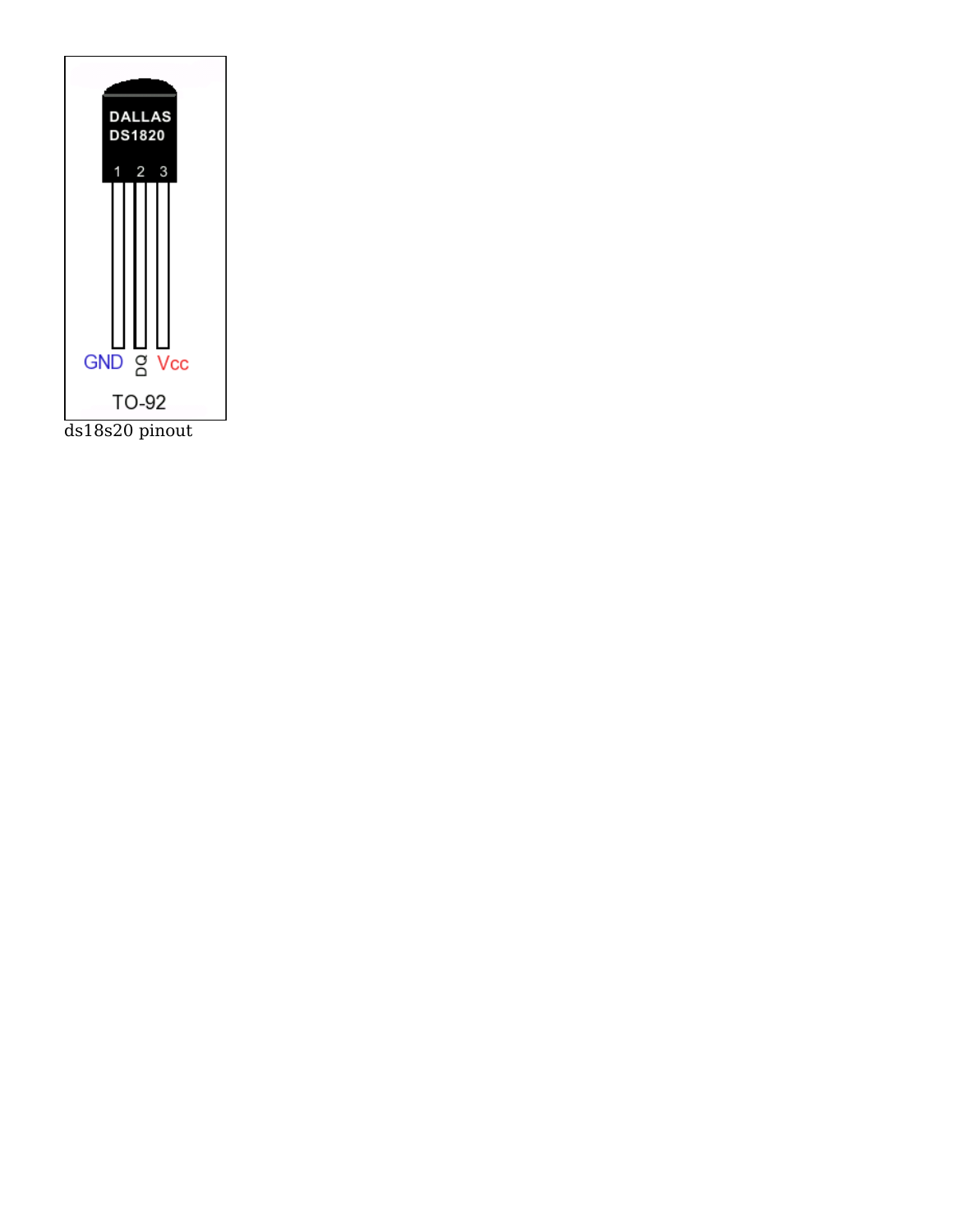#### System 2: Max-ADC, measuring a number of analog values

This system allows you to monitor up to 8 analog voltages. The voltages can be any DC voltage such as e.g readings from an analog sensor (e.g from a LM335 temperature sensor). All the voltages have a common GND reference point.

We use 4 fold oversampling to double the resolution of the microcontroller internal digital analog converter.



Circuit diagram, click for a PDF version

The analog to digital converter converts voltages on the input pins ADC0..ADC8 into integer values. 0 .. 1.1V corresponds to 0 .. 2046

In other words an ADC reading "A" can be converted into the corresponding voltage "U" by using this formula:  $A / 2046 * 1.1V = U$ 

Of course you can measure much higher voltages than just 1.1V and each of the 8 different ADC channels could measure a different range. E.g ADC0 measures a signal between 0 and 1.1V,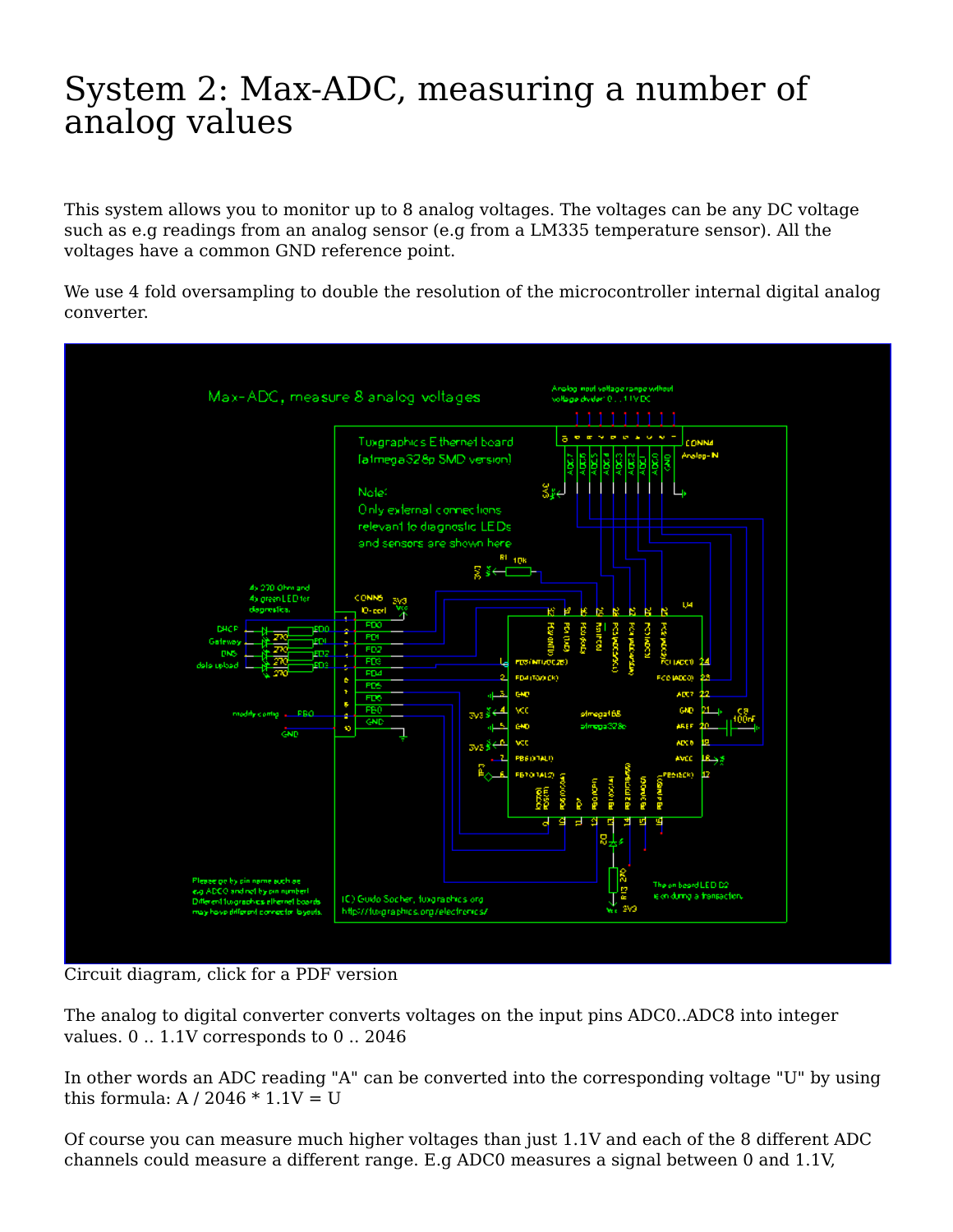ADC1 could measure something between 0 and 30V, etc ... To measure DC voltages higher than 1.1V one just needs to add a voltage divider. A voltage divider is consists just of two resistors.

Here is a little javascript based web page that allows you to calculate and dimension the voltage divider: voltage-div-calc.html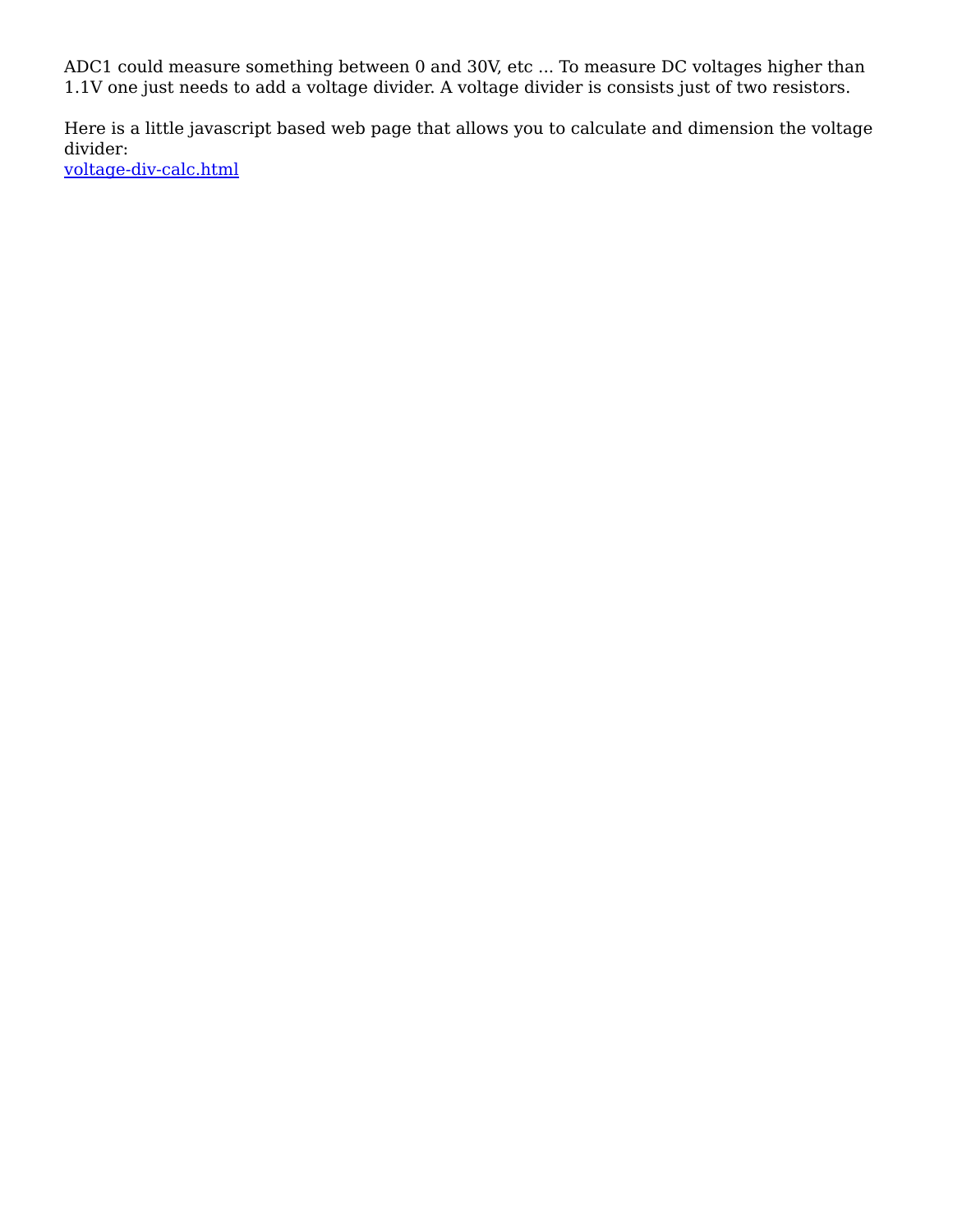## Using it as a stand-alone server

These embedded client boards are not only clients that up-load data to a server. They do actually run as well a web server. You can use it as a web server either in combination with the features that the cloud offers you or just as a stand-alone server by disabling the data-upload.



web server running on the board.



ADC channels shown by the stand-alone web server running on the board.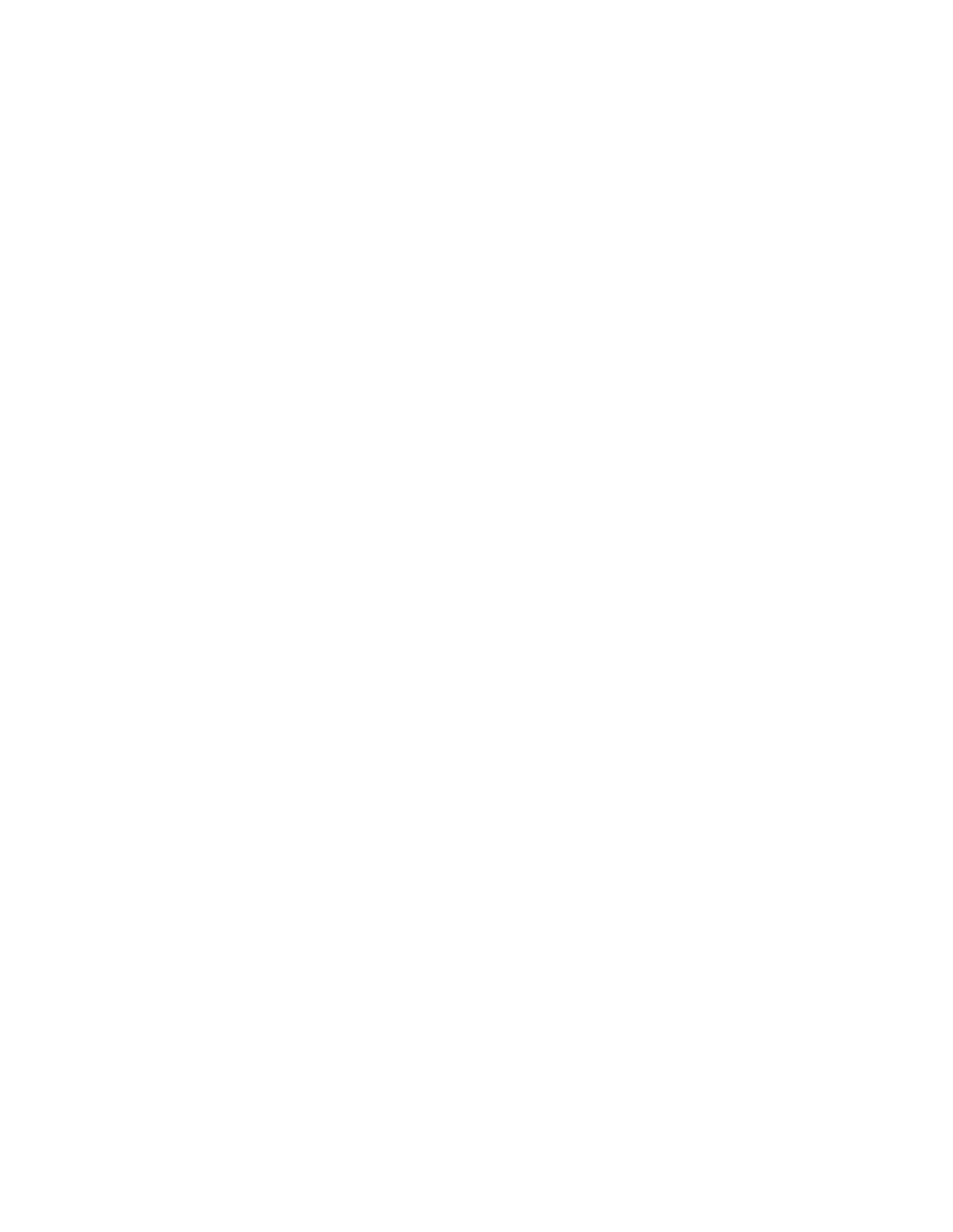## Status info

The built-in web-server provides a user interface to configure the board and get status information which can be very helpful to troubleshoot problems.



status information shown by the board's own web server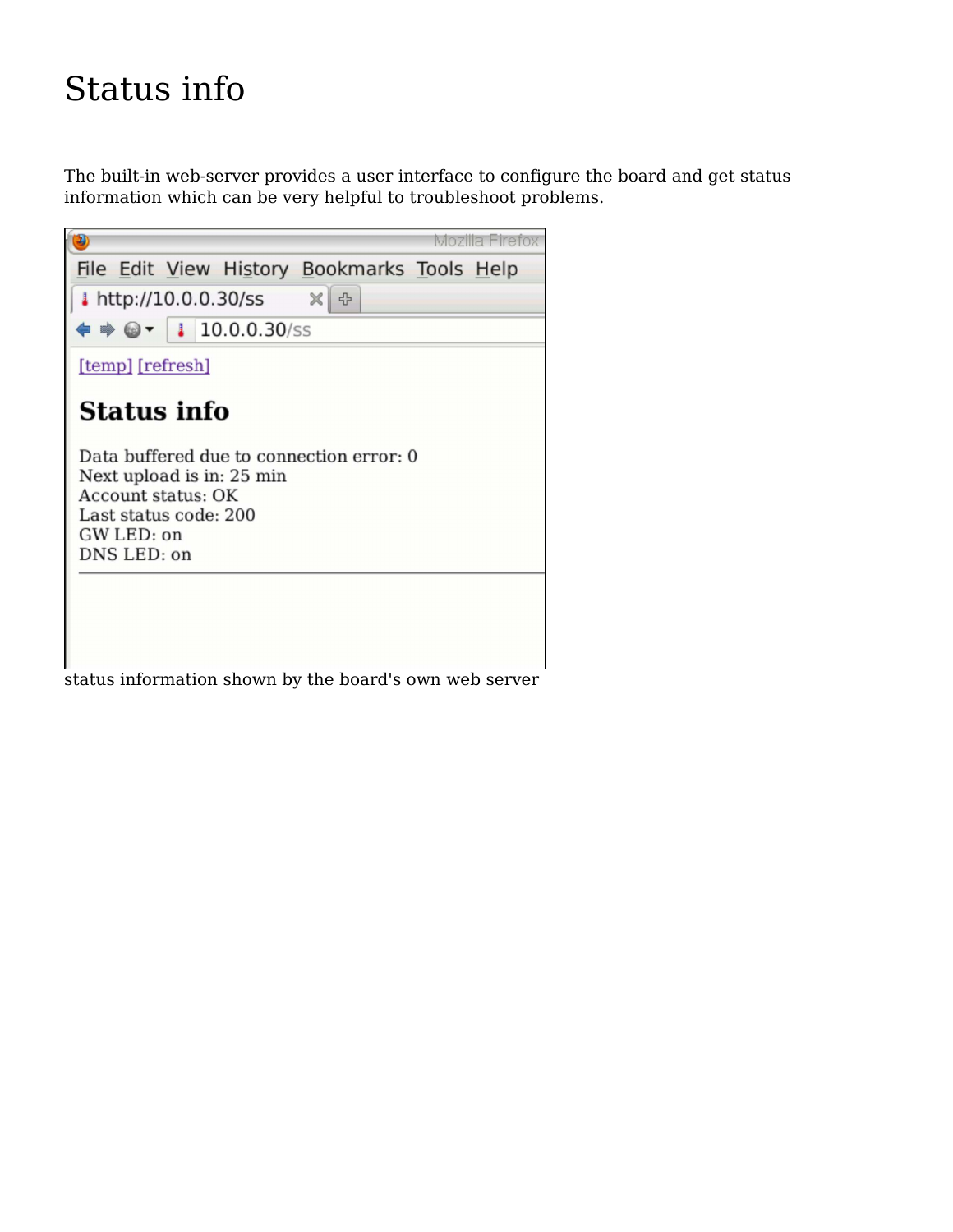## Robustness

The tuxgrahics ethernet boards are not only excellent in terms of hardware quality. The embedded client firmware is as well made such that it can handle service interruptions without loosing data. Internet service providers do perform regularly maintenace and networks are especially at night quite frequently down. The embedded client board will therefore buffer data if the up-loading of the data into the cloud did not succeed. It can buffer up to 12 records and how long that is depends then on the configured up-load interval. With a factory default up-load interval of 1 hour the board is able to bridge any downtime of up to 12 hours without loosing any data.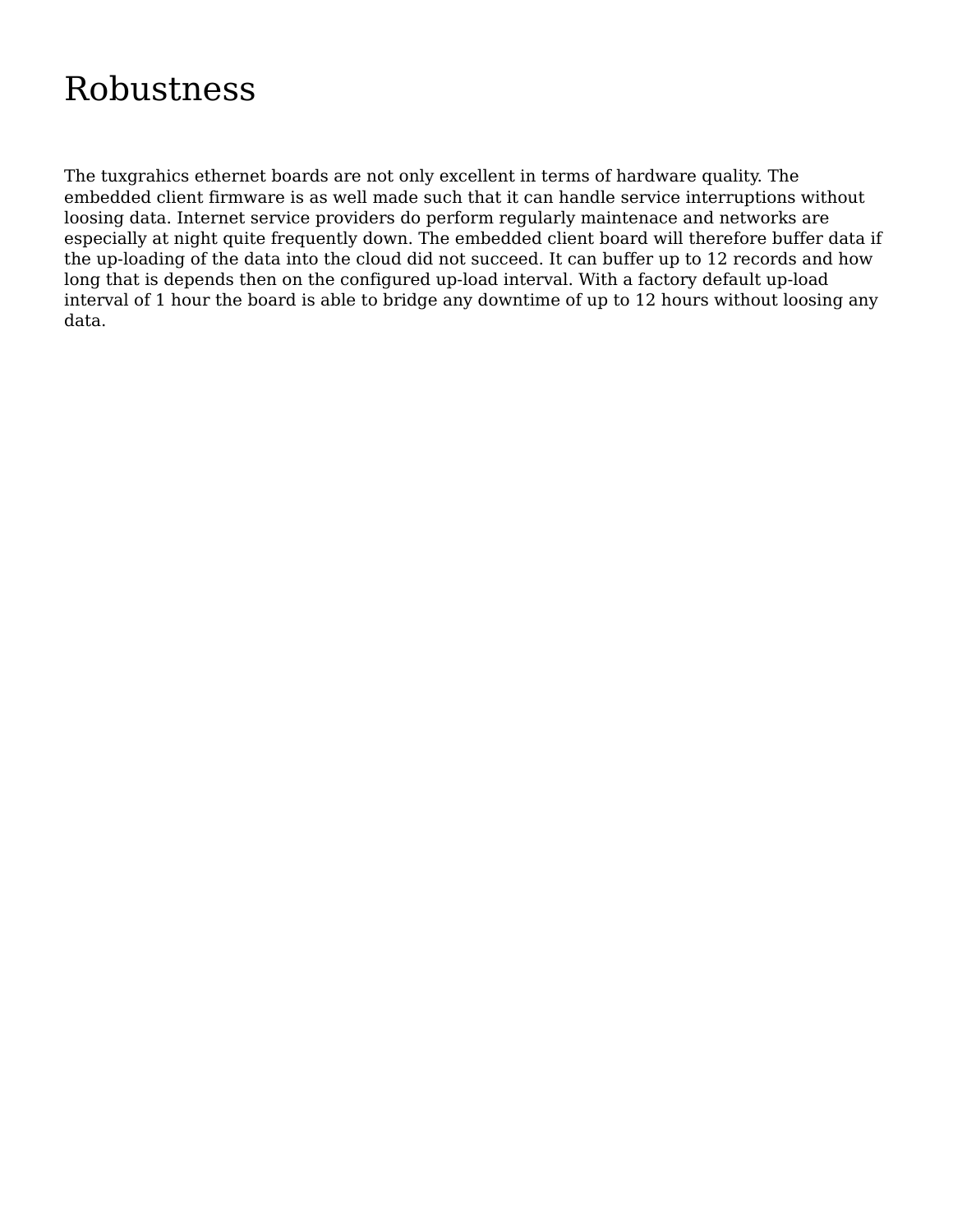## Let me configure the board

The board is ready to use without any need to configure it when you get it. It has however various configuration options available.

To prevent un-authorized changes the system is made such that you can only enter configuration mode if you have physical access to the board. To enter configuration mode you connect pin PB0 to GND for a short moment. After that you point your web browser to the IP address that the board has. The board obtains its IP address automatically via DHCP from your DSL router. You can therefore either check your DSL router and see if there is something like a "connected devices" information to guess which IP address the board has or you can simply login to the dashboard as described above and look at the raw data received by the board. The board reports its own interface IP as brdIp. E.g brdIp=192.168.2.3. Just point your web browser to it (e.g http://192.168.2.3 ) For security reasons you have only 3 minutes to reconfigure the board after that it will automatically abort the configuration mode.

|                                                                                | Mozilla Firefox |  |
|--------------------------------------------------------------------------------|-----------------|--|
| File Edit View History Bookmarks Tools Help                                    |                 |  |
| $\mathbb{X}$ $\rightarrow$<br>http://10.0.0.30/                                |                 |  |
| $\bullet \bullet \textcircled{\texttt{3}}$ $\bullet$   1 10.0.0.30             |                 |  |
| <b>Modify config</b>                                                           |                 |  |
| [web serv]                                                                     |                 |  |
| data upload<br>server: http://ds.tuxgraphics.org/cgi-bin/ds<br>interval: 60min |                 |  |
| id: gus                                                                        |                 |  |
| pw: not-shown                                                                  |                 |  |
| $b$ i: 1                                                                       |                 |  |
| save config                                                                    |                 |  |

The board's config page

Each board has its own unique but configurable board ID (bi). That is a number which is assigned to the board and allows you to know from which board a given set of data came. This is useful if you have more than one board reporting data. You can configure the bi in the above dialog.

Apart form the board ID you can configure account information (id and pw) which is used when the board uploads data.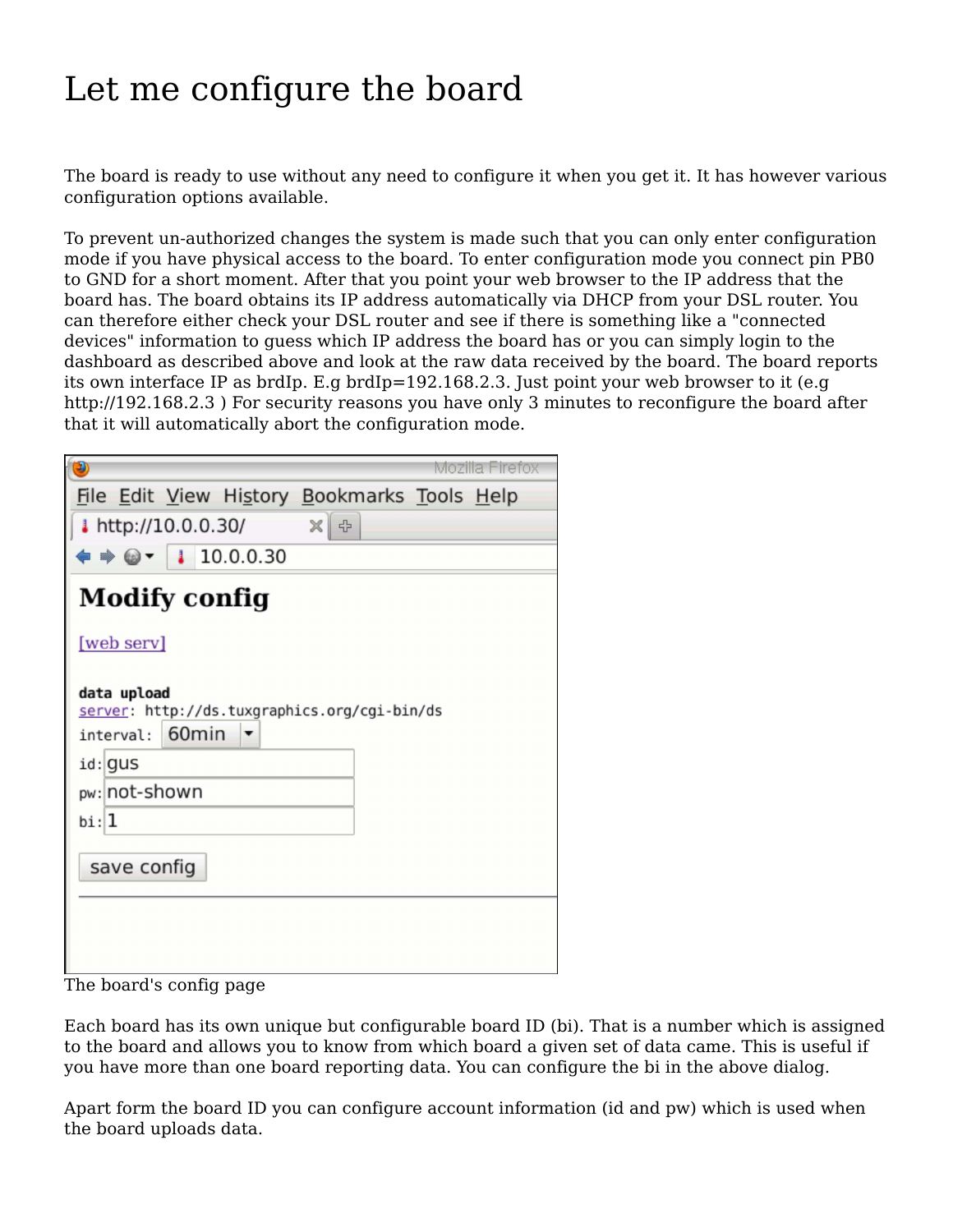By clicking on the "server" link you can change the place where the board uploads the data to. By entering nothing (deleting the field) you can disable the up-load feature. That is: if you want to use this as a stand-alone web-server only.

By clicking n "[web serv]" you can change the port number that the local web server listens too from default 80 to any other port number.

The "interval" determines how often measurement data is up-loaded. It can be set between 15min and 2hours.

If you ever configured "nonsense" and you want to get back to the factory default settings then you can reset the board as follows. Connect PB0 to GND continuously for 20-30 seconds, then release PB0 again, wait 1-2 seconds and power-cycle the board. This removes all manually configured settings and restores the factory default.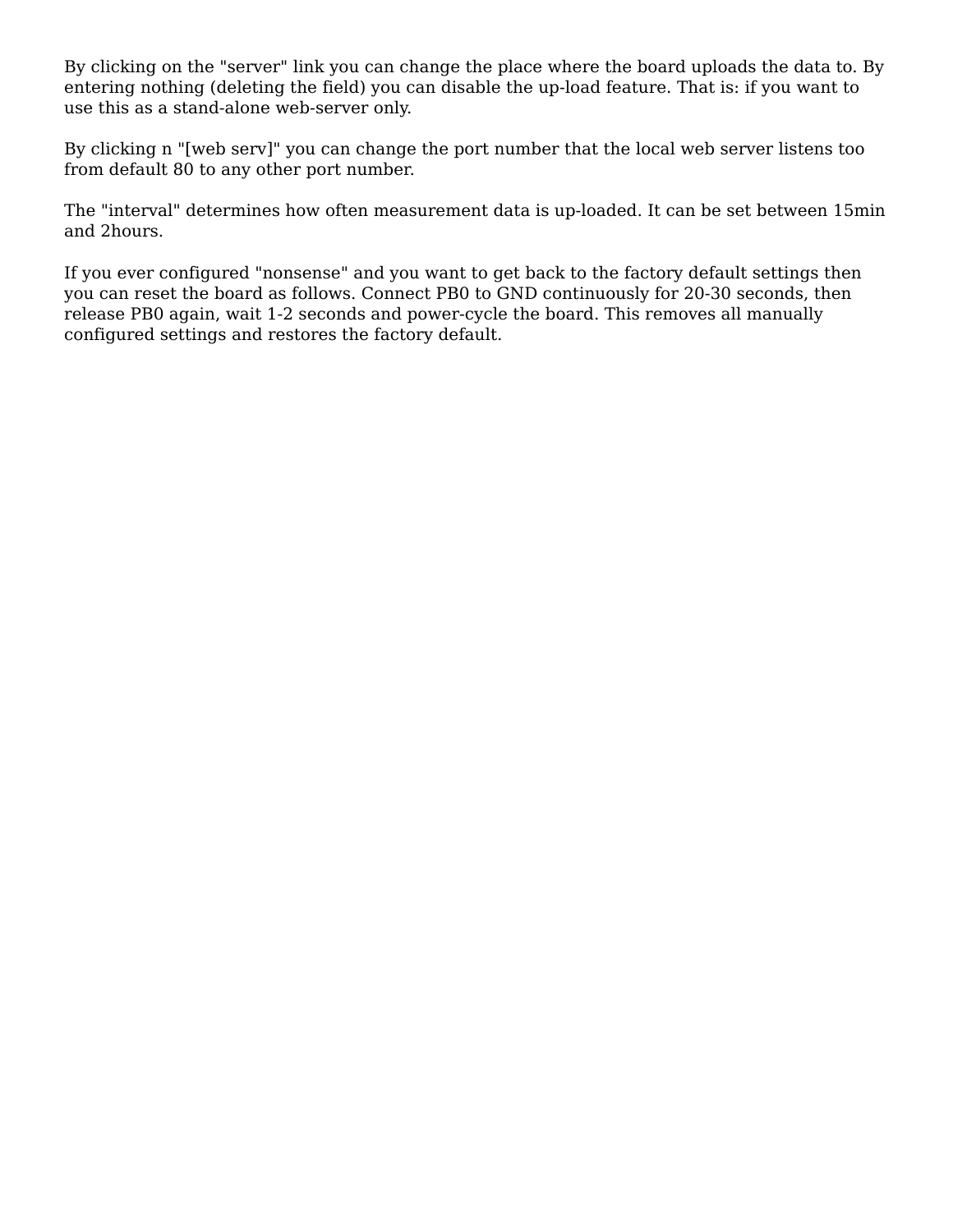### Using my own server to store the data

If you have your own server and you would like to perform all the processing on your own infrastructure then take a look at the eth client temp software in the download directory. Inside the tar.gz file is a perl script called cgi-bin/sdat The README.htm file inside the cgi-bin directory explains how to use it. Basically you just copy the sdat script into the cgi-bin directory on your server and you adjust the password as well as the location were the data should be stored and it is ready to use.

This server can even be on the same LAN and does not have to have a public DNS entry. You can reconfigure the board and specify as a "server" something like http://192.168.1.2/cgi-bin/sdat The embedded client will recongnize the first part of that URL as an IP address and will use it directly without going to a DNS server.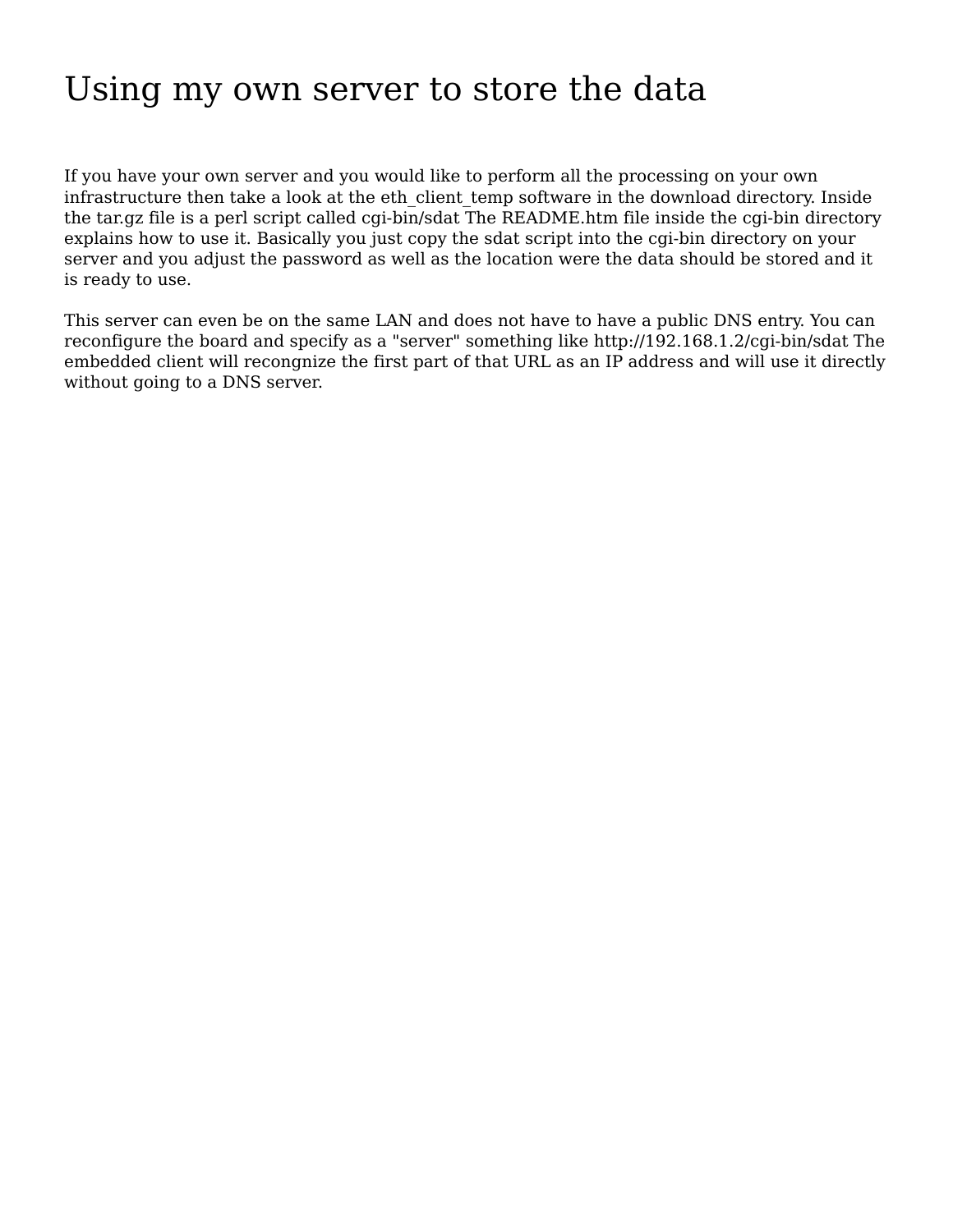## Diagnostic LEDs

The board offers the possibility to install some diagnostic LEDs. They are optional. The board will work even if you do not install them but they can be very helpful in cases where things don't work as planned.

There are 4 green LEDs (DHCP, Gateway, DNS, data upload) and the red LED D2 (ongoing transaction). The red LED goes on during a transaction and off as soon as it is finished. At power on the board will first try to obtain an IP address, GW and netmask and DHCP LED goes on as soon as this step is completed. Next it will issue an ARP request to get the MAC address of the Gateway and the Gateway LED goes on once this is successful. After that it will issue a DNS query to find the IP address of the server to upload the data to. The DNS LED goes on as soon as it has obtained the IP address via the DNS server.

The board will now wait about 1 minute and after that it will attempt to upload the first set of measurements. The data LED goes on when that is successful. At any future data upload the LED will go off and on again when the upload was successful.

You have as well the status page (described above) generated by the web-server on the board itself which will provide even more information.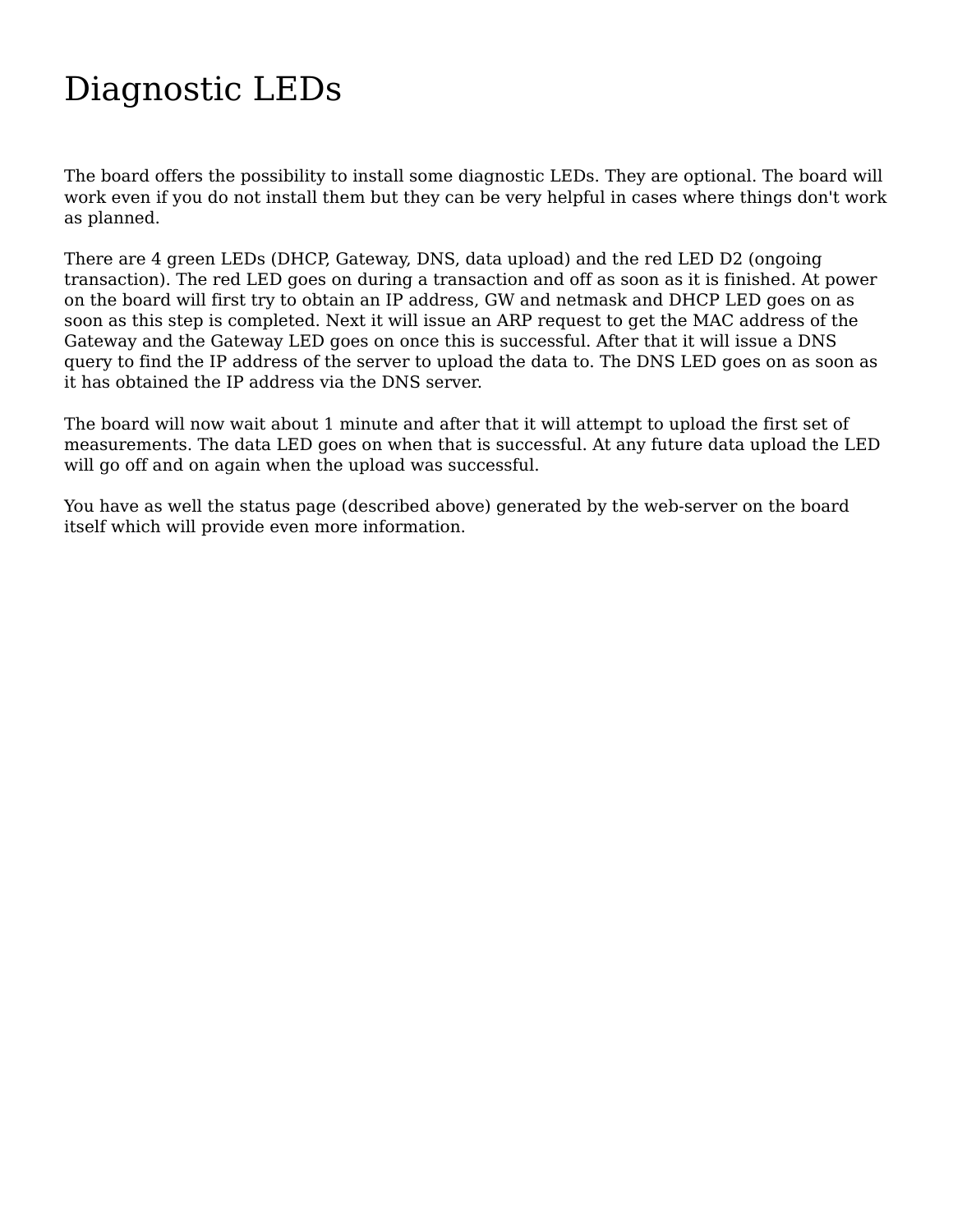## Limitations

The embedded client should work almost everywhere and all you have to do is: connect it to the network and power it on. There are however two cases where it will not work:

- In hotels or public places where you are first re-directed to a registration or payment page 1. before you can use the network.
- In some companies where the internal network does not provide direct internet access. All 2. internet access to the web must go via a web-proxy.

Basically the system will always work where you have direct internet connectivity available via a NAT-ing router (e.g home networks connected via DSL or Cable, satelite or 4G/3G/UMTS) and direct internet connectivity without NAT.

It is possible to use this over WiFi. See AVR WiFi.